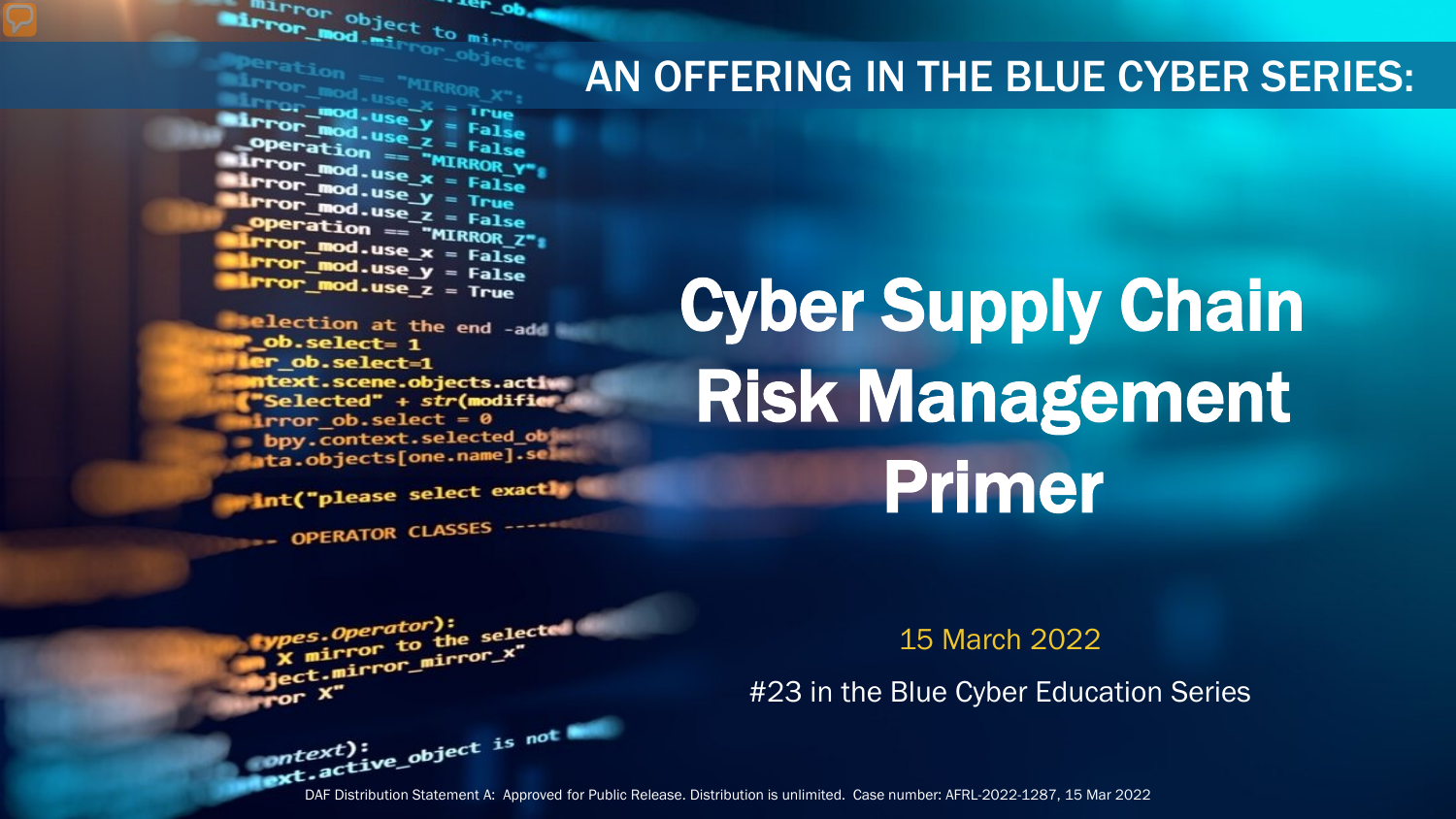



# Supply Chain Risk Management (SCRM)

As the world becomes more technologically savvy, cybersecurity is at the forefront of supply chain risk management (SCRM). Every individual who takes part in a supply chain is responsible for its security, no matter what role that person holds in the process.

- **Let's understand product supply chains and life cycles**
- $\blacksquare$  Identify the role of adversaries in supply chain risk management
- Evaluate the risks associated with supply chains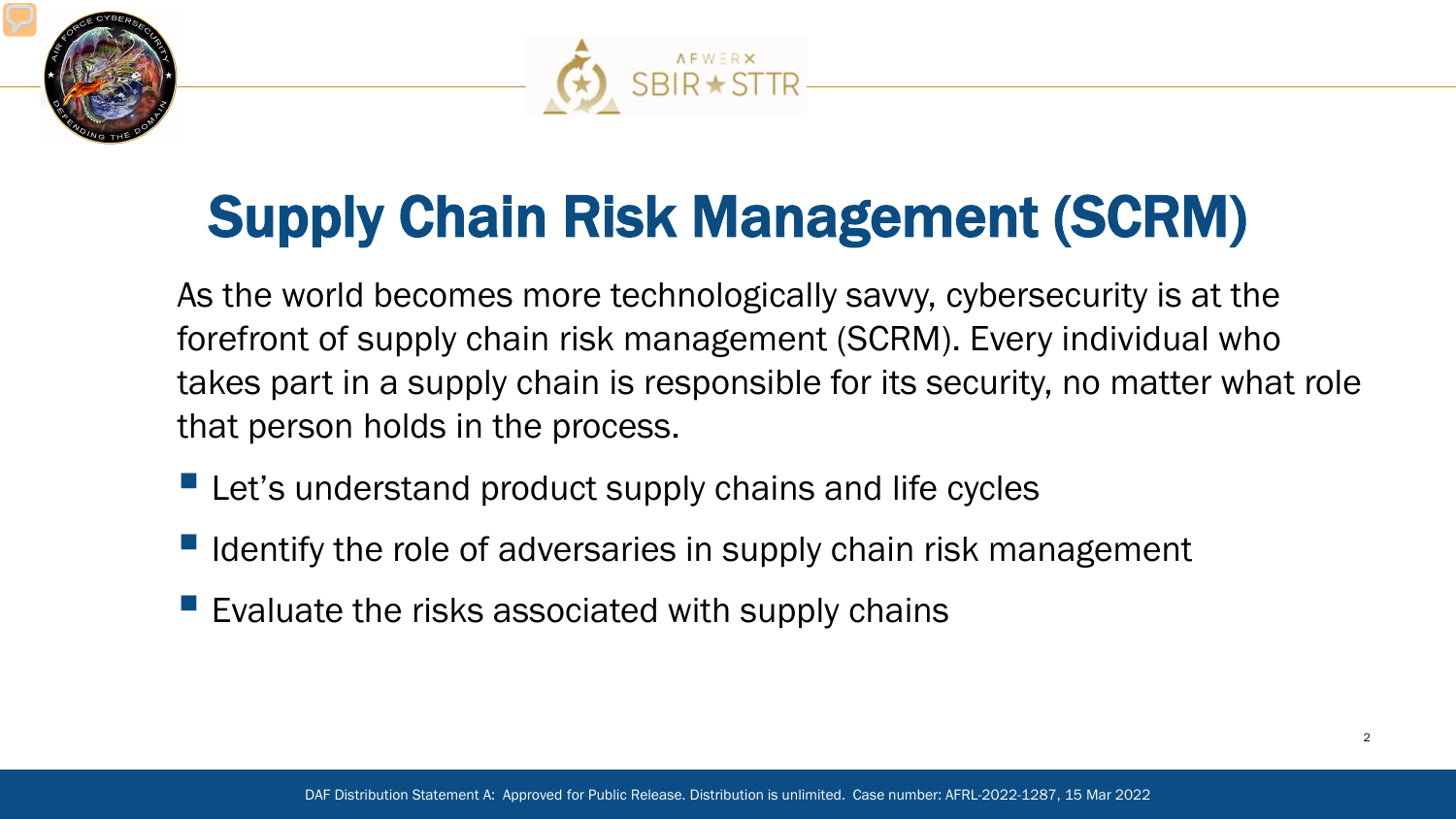



# The Supply Chain and ICT

- **A** supply chain is a linked set of resources and processes beginning at the origin of the product or service and ending at the consumer. A supply chain can be very complex. Everything from the food we eat, our medical and transportation systems, and our access to the internet rely on a supply chain.
- In the specific case of information and communications technology (ICT), the supply chain begins with the design of each ICT component (both hardware and software), and extends through the stages of development, sourcing, manufacturing, handling, and finally delivery of ICT products and services to the acquirer.
- An ICT product or system's life cycle, from idea conception through the delivery of the product or service into sustainment and retirement, is never free from the risk of a cyber-attack.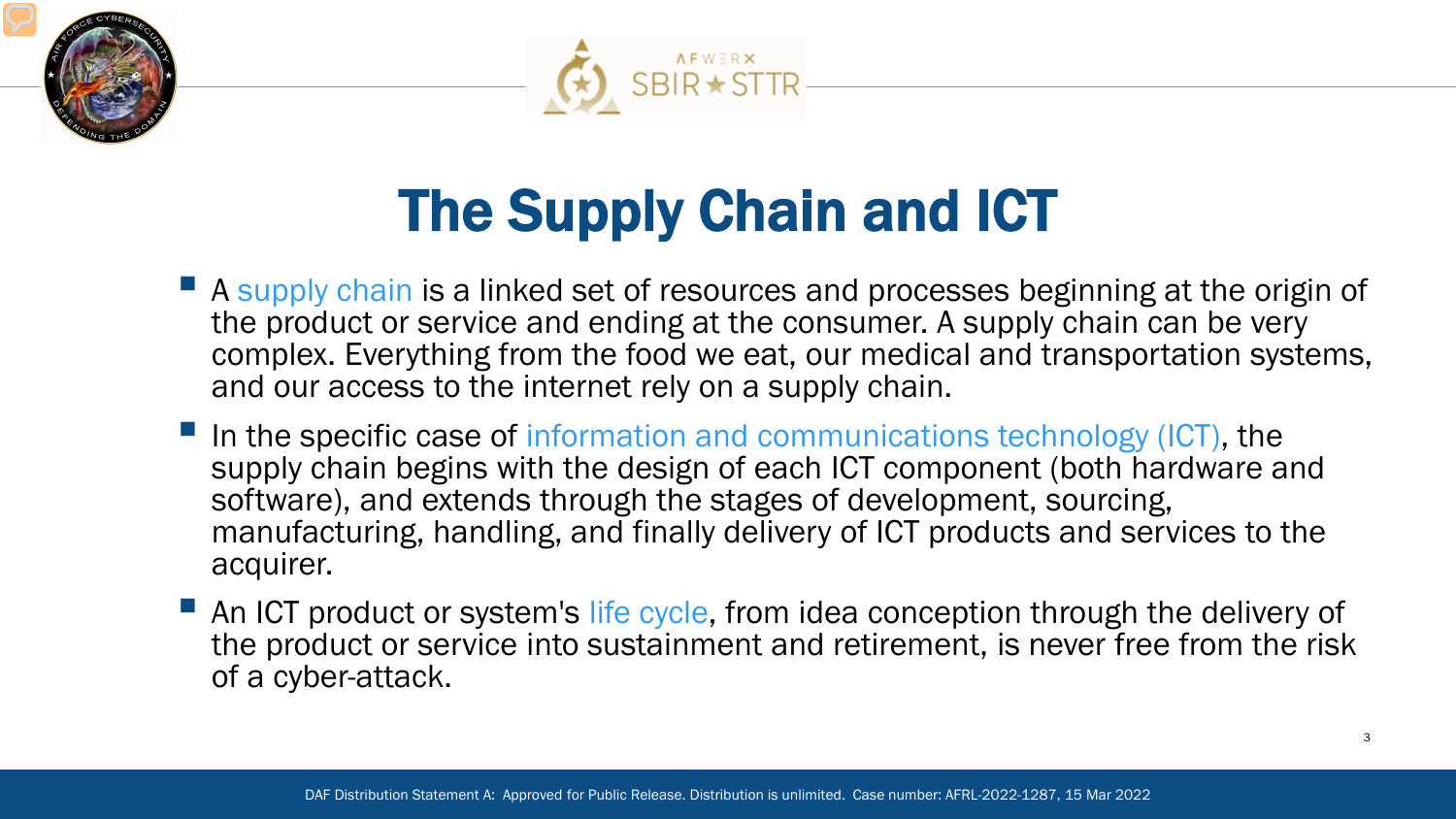



## The ICT Supply Chain

An ICT supply chain can include any organizations involved in the manufacturing, processing, design, development, handling, delivery, support and retirement of products and services, including:

- **Vendors**
- Manufacturing facilities
- **Logistics providers**
- Distribution centers
- **Distributors**
- **Wholesalers**
- $\blacksquare$  Third-party support contractors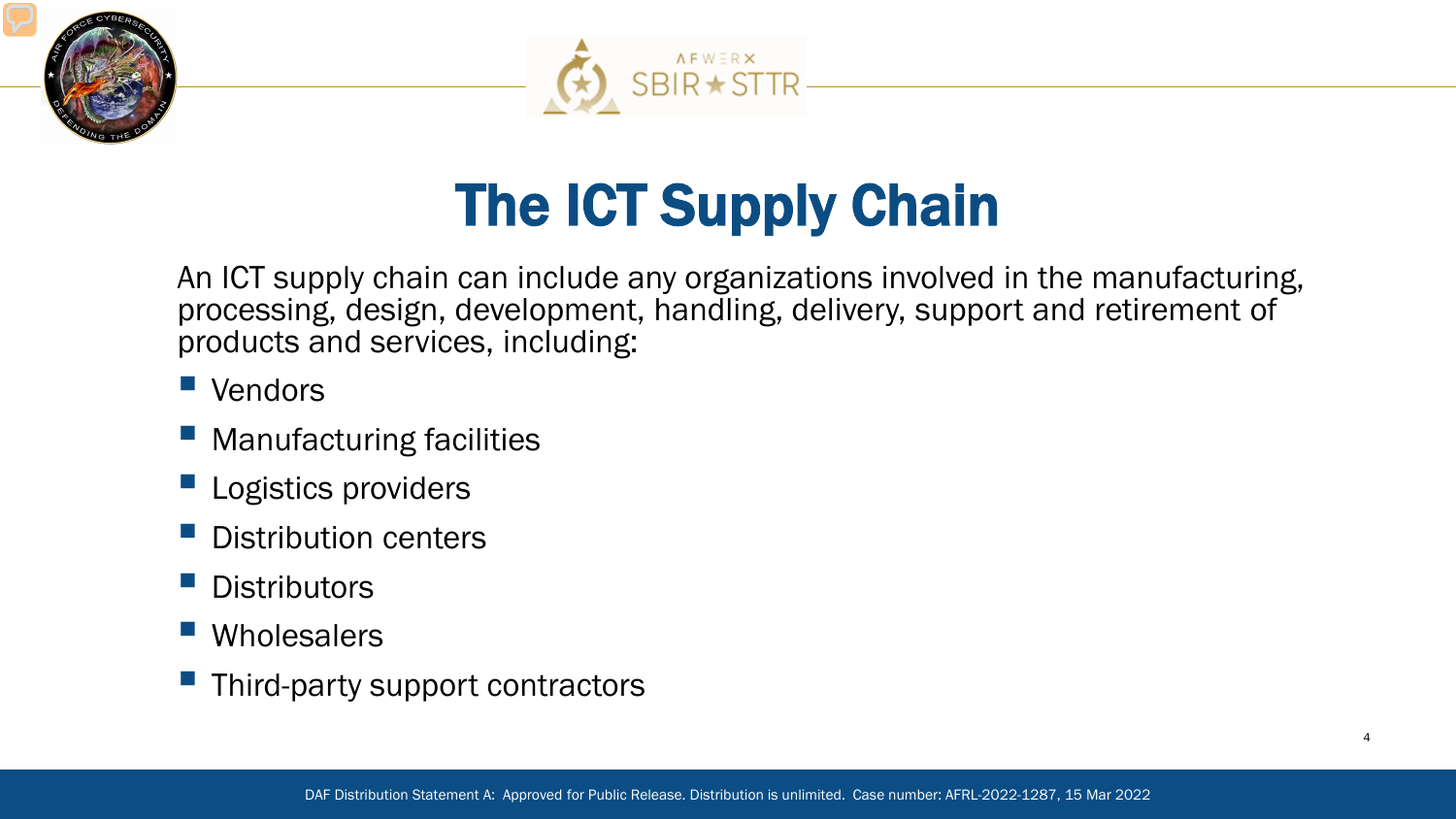



## Cyber Supply Chain Risk Management (C-SCRM)

- **The National Institute of Standards and Technology (NIST) defines Cyber Supply** Chain Risk Management (C-SCRM) as:
	- C-SCRM is the process of identifying, assessing, and mitigating the risks associated with the distributed and interconnected nature of information technology and operational technology (IT/OT) product and service supply chains.
		- It covers the entire life cycle of a system (including design, development, distribution, deployment, acquisition, maintenance, and destruction) as supply chain threats and
		- Vulnerabilities may intentionally or unintentionally compromise an IT/OT product or service at any stage.
- Cyber supply chain risks may include insertion of counterfeits, unauthorized production, tampering, theft, insertion of malicious software and hardware, as well as poor manufacturing and development practices in the cyber-supply chain.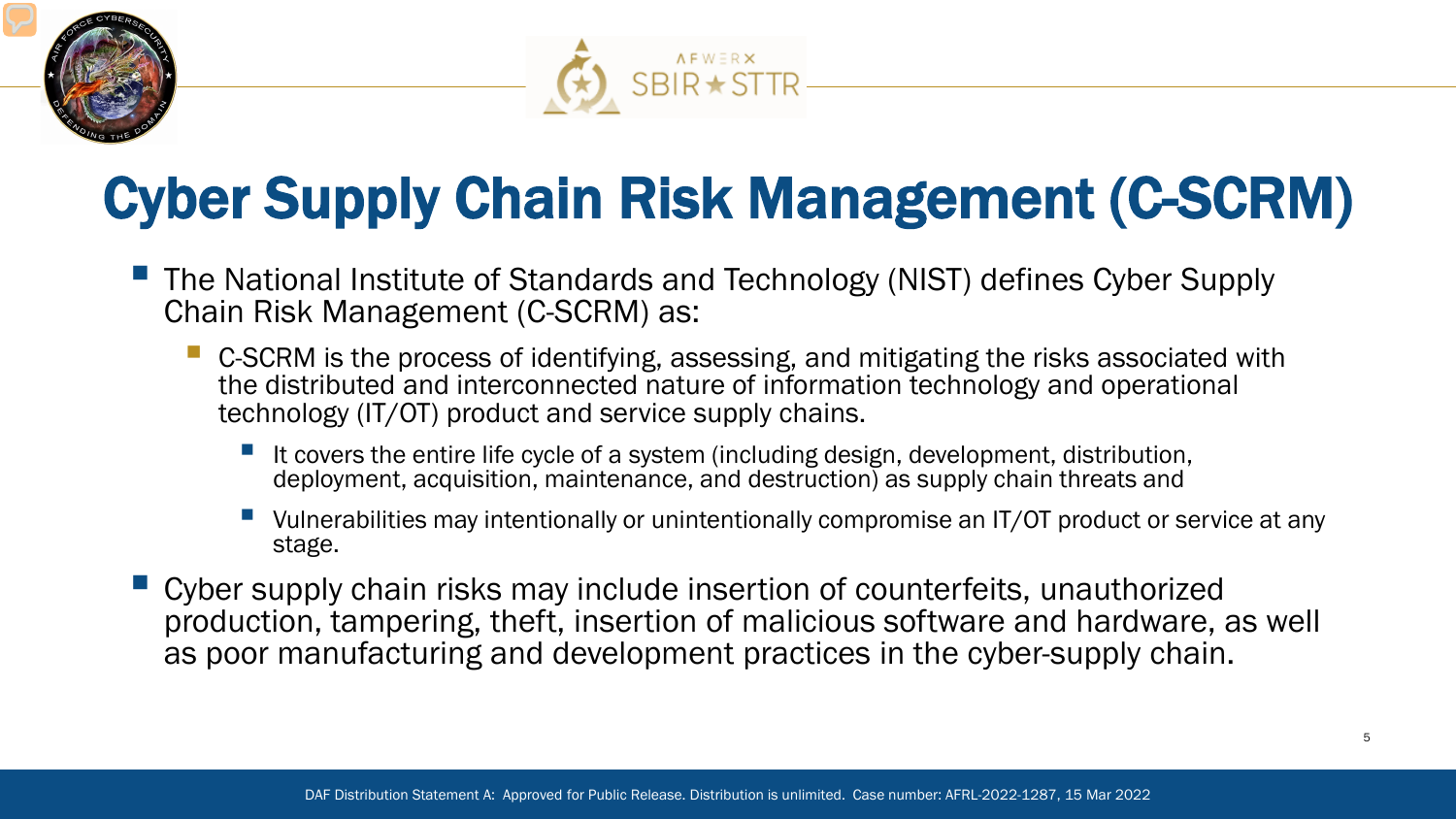



## Supply Chain Risks

Supply chain risk is the possibility that an adversary may sabotage, maliciously introduce an unwanted function into a system, or subvert a supply or system in order to surveil, deny, disrupt, or otherwise degrade its function, use, or operation.

- **Design risk**
- Integrity risk
- Manufacturing risk
- Production risk
- Distribution risk
- **Installation risk**
- Operation risk
- Maintenance risk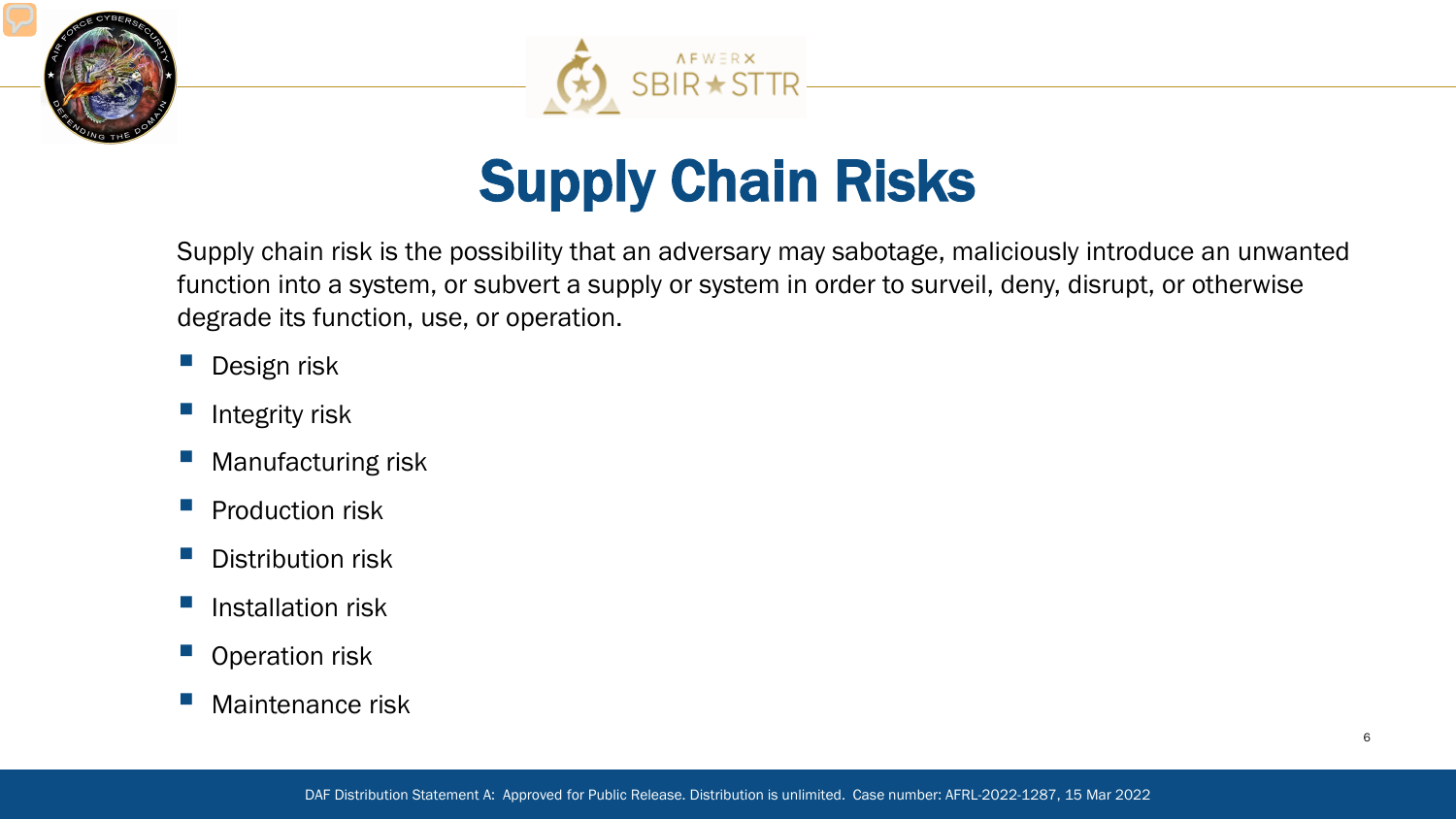



## Protecting Against Adversaries

Organizations and individuals should be mindful of technical weaknesses that create opportunities for adversaries.

### Potential weaknesses:

- Poor requirement definition
- Design
- Development practices
- **Testing**
- Supplier selection

In addition, risks related to ICT must be considered:

- Vulnerable code
- Spillage of sensitive information
- Loss of critical mission functions

### https://nvd.nist.gov contains valuable information on ICT risks.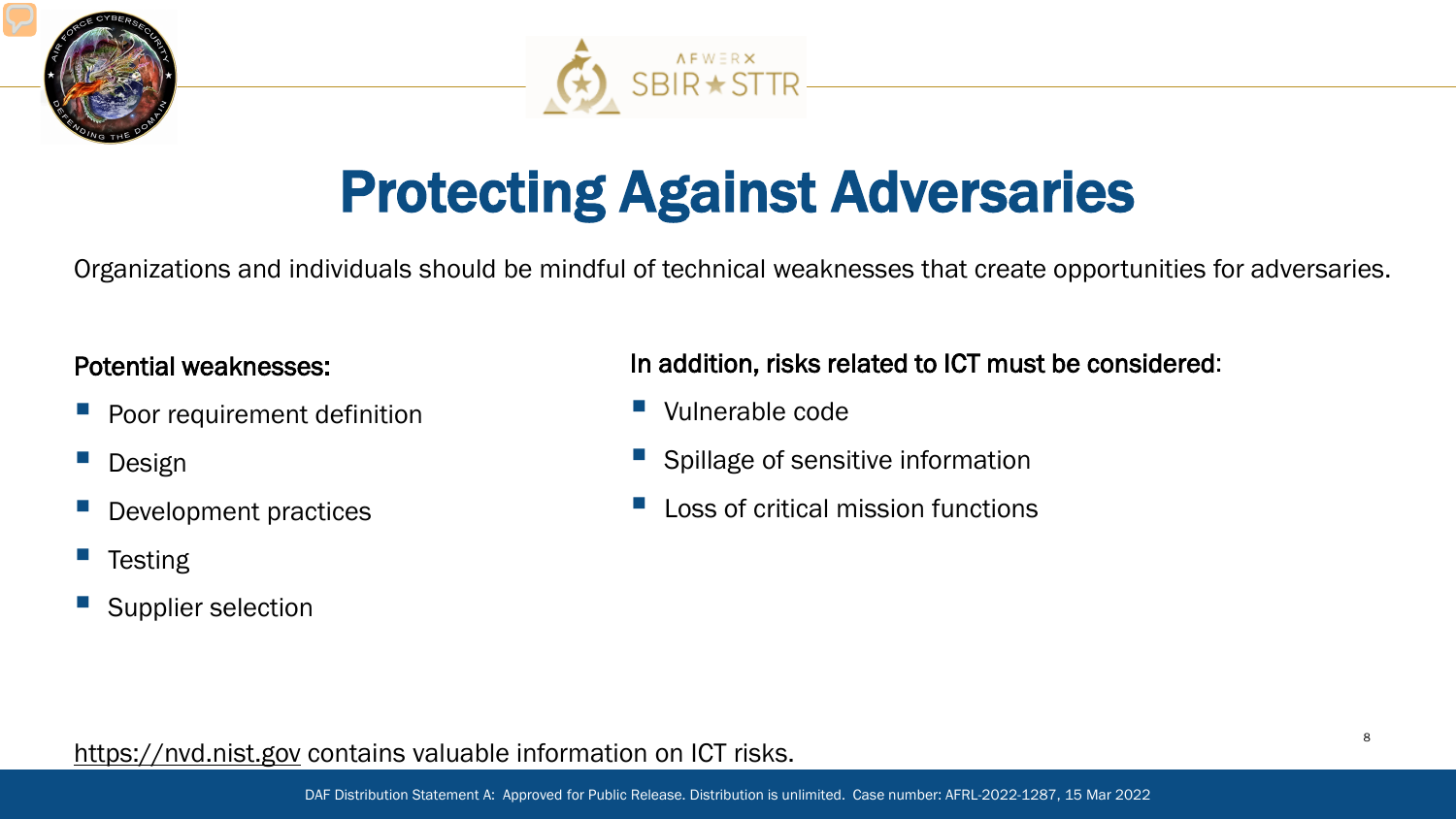



## Executive Order (EO) 14028, "Improving the Nation's Cybersecurity

- [Executive Order #14028](https://www.federalregister.gov/documents/2021/05/17/2021-10460/improving-the-nations-cybersecurity) mandates enhanced C-SCRM contracting requirements and guidance that holds vendors accountable for assessing the risk of their supply channels, particularly in the area of embedded software.
- It is imperative to define and articulate the acquisition needs in support of the federal government with immediate focus on the adoption and integration of C-SCRM best practices into every phase of the acquisition lifecycle, and for this community to share examples of when government and industry have done this successfully.
- One of the first big initiatives that the federal government will take on is GSA and CISA co-leading an effort to work with agencies to mature the integration of C-SCRM into the acquisition process.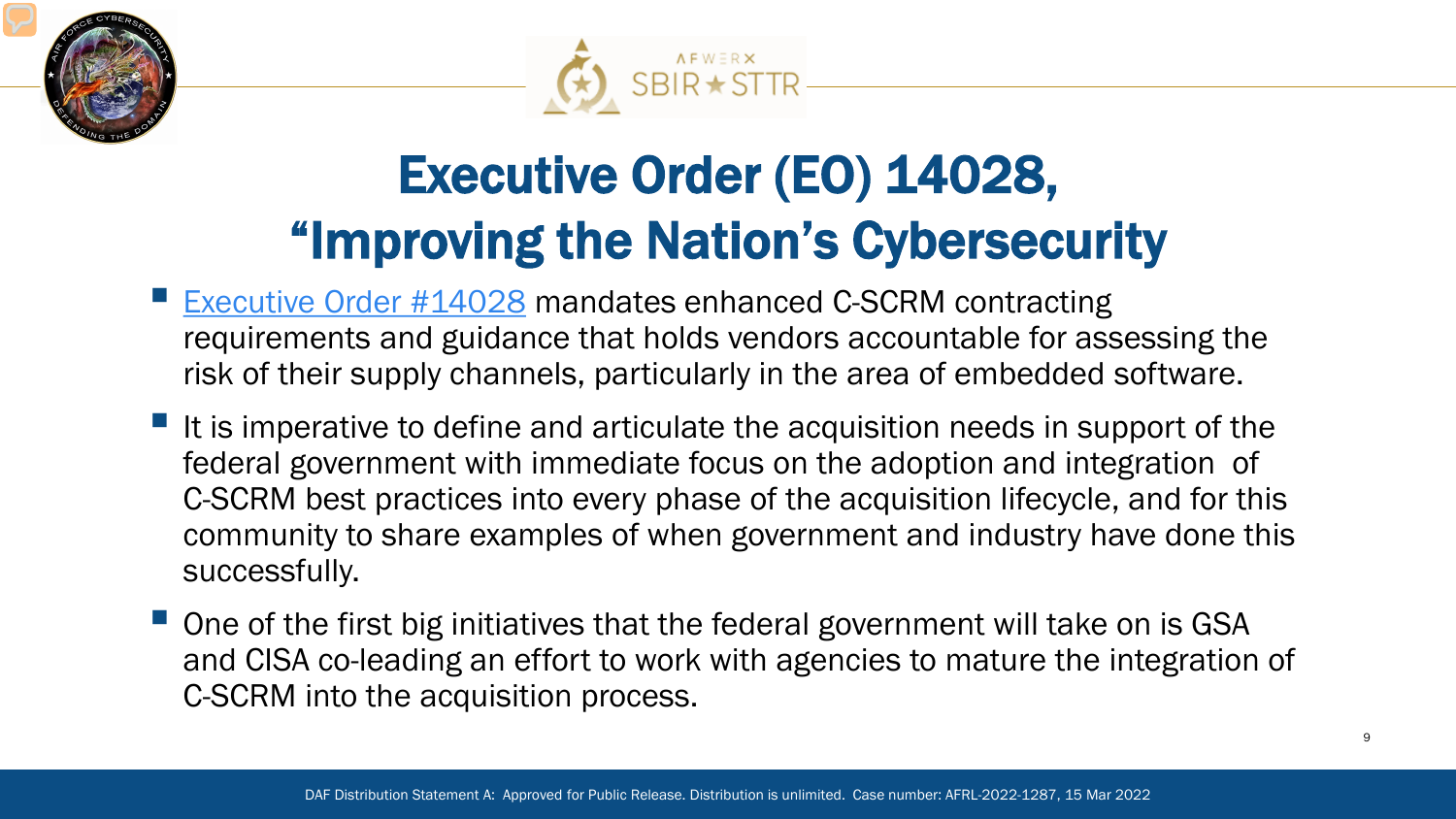## A recent GSA Solicitation had this C-SCRM risk questionnaire

#### Appendix D - Supply Chain Risk Management (SCRM) Factor Information Disclosure

The Supply Chain Risk Management (SCRM) Factor Information Disclosure Request is intended to illuminate offeror supply chain risks. Focus areas include Organization Information, Supply Chain Management and Governance, Supply Chain Integrity and Supply Chain Resilience.

The responses provided by the Offeror to the SCRM Factor Information Disclosure Request and the Offeror's SCRM Plan will be reviewed by GSA personnel for quality and completeness and will be evaluated. GSA reserves the right to ask the Offeror additional clarifying questions if needed prior to any award.

| Name of Respondent: |  |
|---------------------|--|
| Title:              |  |
| Company Name:       |  |
| Phone number:       |  |
| Email               |  |

| <b>SECTION 1. ORGANIZATION INFORMATION</b> |                                                                                                                                                                                                                                                  |
|--------------------------------------------|--------------------------------------------------------------------------------------------------------------------------------------------------------------------------------------------------------------------------------------------------|
| Question 1                                 | Identify all proposed subcontractors and/or teaming arrangement partners<br>(including, but not limited to suppliers, distributors, and manufacturers) materially<br>involved in supply chain product delivery.                                  |
| Response                                   |                                                                                                                                                                                                                                                  |
| Question 2                                 | Identify Offeror's parent and/or subsidiary corporate entities.                                                                                                                                                                                  |
| Response                                   |                                                                                                                                                                                                                                                  |
| Ouestion 3                                 | Identify the degree of any foreign ownership or control of entities identified under<br>Ouestions 2 and 3.                                                                                                                                       |
| Response                                   |                                                                                                                                                                                                                                                  |
| <b>Ouestion 4</b>                          | Identify any foreign-owned companies who may have direct access to your facilities.                                                                                                                                                              |
| Response                                   |                                                                                                                                                                                                                                                  |
| Question 5                                 | Identify names, along with other identifiable information (e.g., date/place of birth),<br>of corporate officers associated with responses for Questions 2 and 3.                                                                                 |
| Response                                   |                                                                                                                                                                                                                                                  |
| Question 6                                 | Identify names and locations of each facility where any information system,<br>information technology hardware and/or software products to be delivered under<br>the BPA was designed, manufactured, packaged, and stored prior to distribution. |
| Response                                   |                                                                                                                                                                                                                                                  |

RFQ#47QMCA22Q0001 Electric Vehicle Supply Equipment and Ancillary Services Page | 33

Ouestion 7 Identify means and methods for delivering information systems, information technology hardware and/or software products, including the names of entities responsible for transport or storage. If customer delivery orders are direct-shipped to the customer, then so state. Response Ouestion 8 Identify any additional third-party contractor/subcontractor service agreement relationships associated with standard installation or follow-on support service agreements for delivered information technology products (e.g., installation, maintenance, sustainment). Response SECTION 2. SUPPLY CHAIN MANAGEMENT AND SUPPLIER GOVERNANCE Ouestion 9 Do you have a documented Ouality Management System (OMS) for your ICT supply chain operation based on an industry standard or framework? If "yes" please provide QMS. Response  $\Box$  Yes or  $\Box$  No Question 10 | Do you have written Supply Chain Risk Management (SCRM) requirements in your contracts with your suppliers? If "yes" please provide SCRM requirements. Response  $\square$  Yes or  $\square$  No Ouestion 11 Describe how you verify that your suppliers are meeting contractual terms and conditions, which may include requirements to be passed down to sub-suppliers? Response Ouestion 12 Describe your process to verify that information is classified according to legal, regulatory, or internal sensitivity requirements? Response What requirements, if any, are in place to ensure the use of Original Equipment Question 13 Manufacturer (OEM) or Authorized Distributors for all key components? Response **SECTION 3. SUPPLY CHAIN INTEGRITY** Question 14 What are your processes for managing third-party products and component defects throughout their lifecycle? Response RFQ#47QMCA22Q0001 Electric Vehicle Supply Equipment and Ancillary Services

| Ouestion 15 | What processes or procedures, if any, are in place to ensure that prospective<br>suppliers have met your product integrity requirements?                                                                                                                                                                                          |
|-------------|-----------------------------------------------------------------------------------------------------------------------------------------------------------------------------------------------------------------------------------------------------------------------------------------------------------------------------------|
| Response    |                                                                                                                                                                                                                                                                                                                                   |
| Question 16 | What provisions for auditing are included within supplier contracts?                                                                                                                                                                                                                                                              |
| Response    |                                                                                                                                                                                                                                                                                                                                   |
| Question 17 | How do you pass down HW/SW products or services integrity requirements to third<br>party suppliers?                                                                                                                                                                                                                               |
| Response    |                                                                                                                                                                                                                                                                                                                                   |
| Ouestion 18 | Do you have processes in place for addressing reuse and/or recycle of HW products.<br>If "ves" please describe.                                                                                                                                                                                                                   |
| Response    | $\Box$ Yes or $\Box$ No                                                                                                                                                                                                                                                                                                           |
|             | <b>SECTION 4. SUPPLY CHAIN RESILIENCE</b>                                                                                                                                                                                                                                                                                         |
| Question 19 | Does your organization have a formal process for ensuring supply chain resilience<br>as part of your product offering SCRM practices?<br>If "ves" please describe.                                                                                                                                                                |
| Response    | $\Box$ Yes or $\Box$ No                                                                                                                                                                                                                                                                                                           |
| Question 20 | Does your organization have a disaster response plan that includes contingency<br>plans and response protocols for potential short-term acute events (e.g., hurricane,<br>earthquake, flooding, etc.) and long-term climate change impact (e.g., changes in<br>precipitation, increased average temperature, and sea level rise)? |
|             |                                                                                                                                                                                                                                                                                                                                   |

Page | 34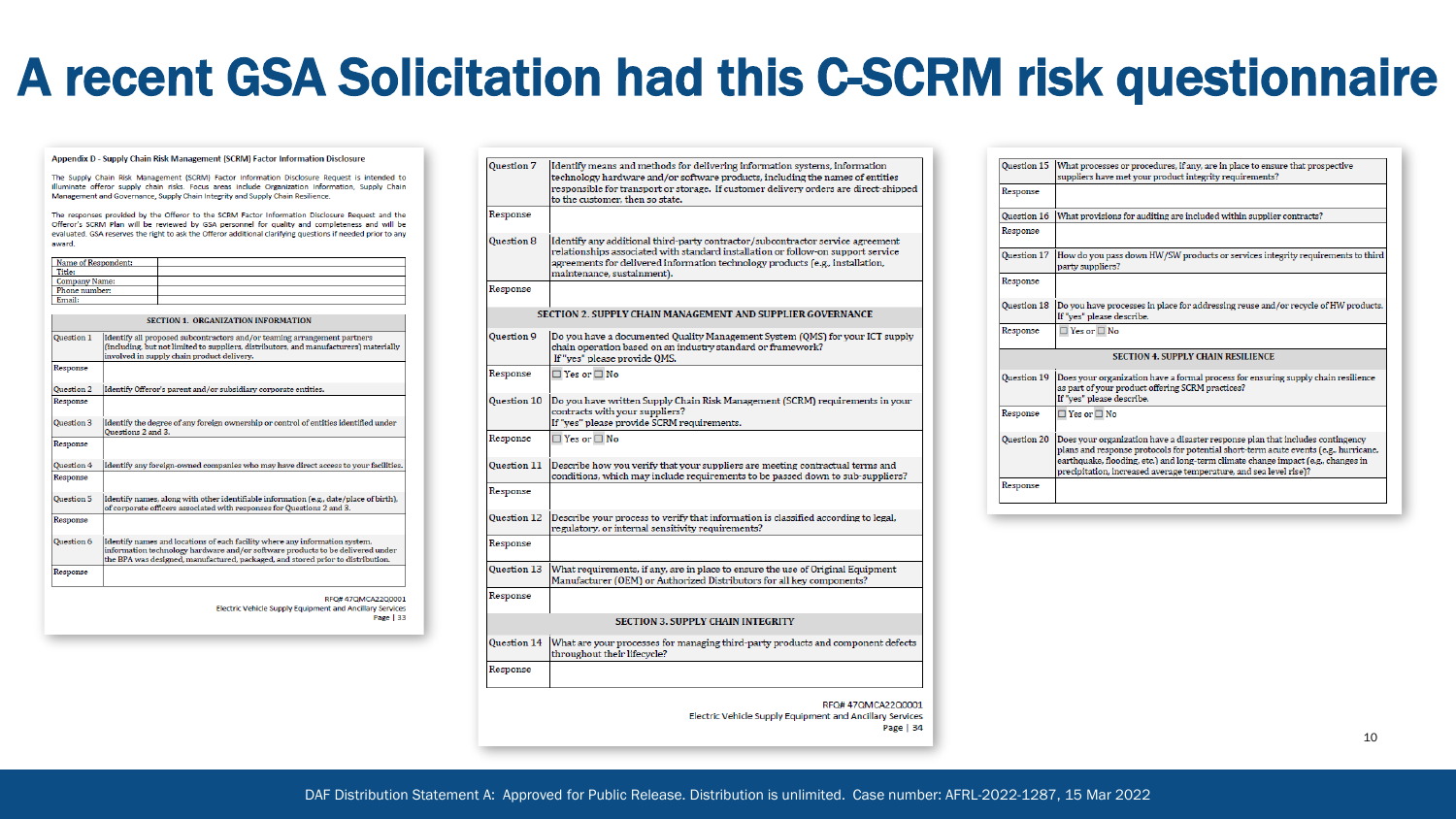

CYBERSECURITY AND INFRASTRUCTURE SECURITY AGENCY | NATIONAL RISK MANAGEMENT CENTER

### **VENDOR SUPPLY CHAIN RISK MANAGEMENT (SCRM) TEMPLATE**

April 2021

www.cisa.gov





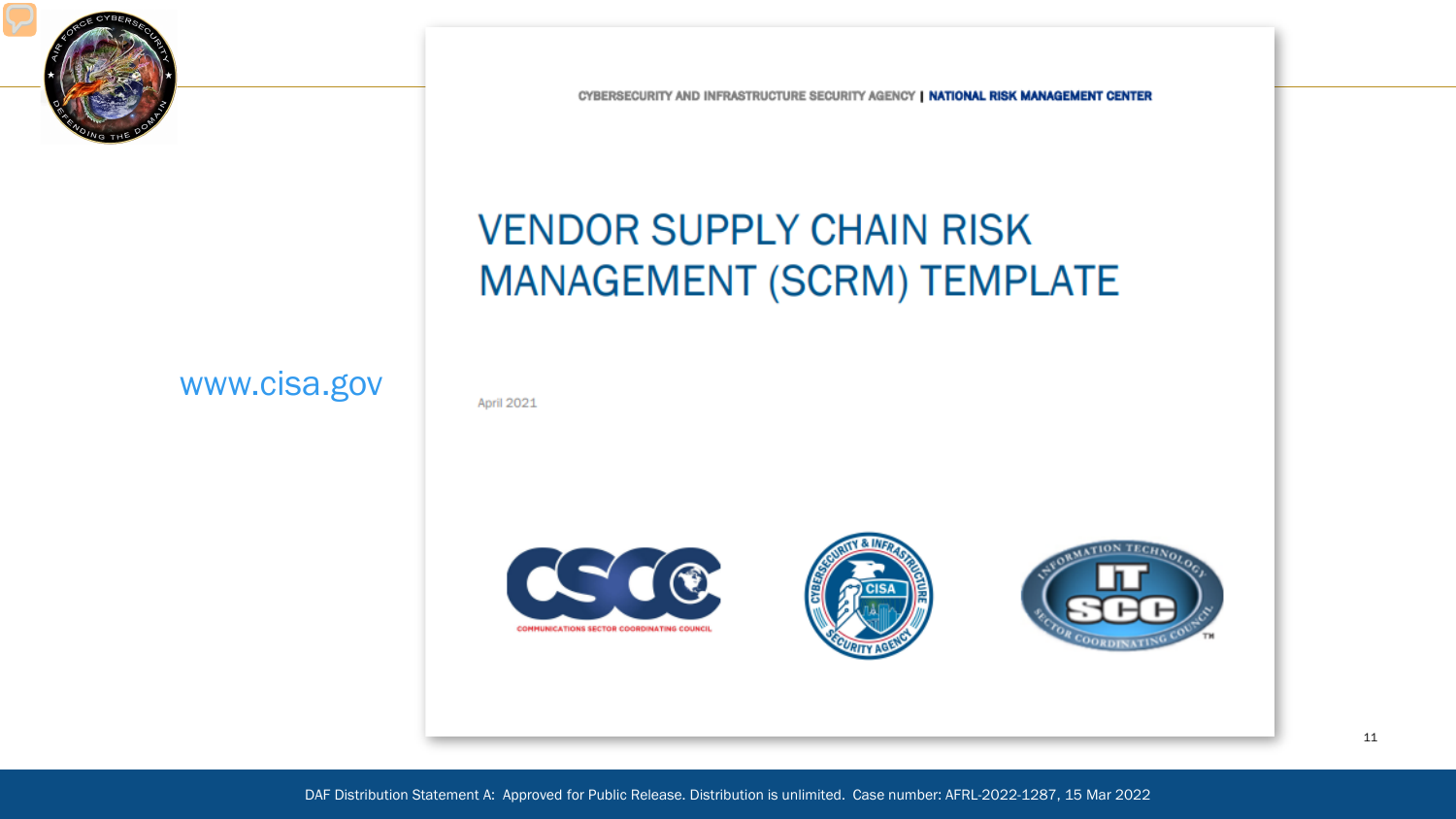

www.hhs.gov/ sites/default/ files/hphcyber-supplychain-riskmanagement. pdf

#### **Key Practices:**

- 1. Integrate C-SCRM Across the Organization
- 2. Establish a Formal C-SCRM Program
- 3. Know and Manage Critical Components and Suppliers
- 4. Understand the Organization's Supply Chain
- 5. Closely Collaborate with Key Suppliers
- 6. Include Key Suppliers in Resilience and Improvement **Activities**
- 7. Assess and Monitor Throughout the Supplier Relationship
- 8. Plan for the Full Life Cycle

**NISTIR 8276** 

#### **Key Practices in Cyber Supply Chain Risk Management:**

**Observations from Industry** 

Jon Boyens Celia Paulsen Nadya Bartol **Kris Winkler** James Gimb

This publication is available free of charge from: https://doi.org/10.6028/NIST.IR.8276

U.S. Department of Commer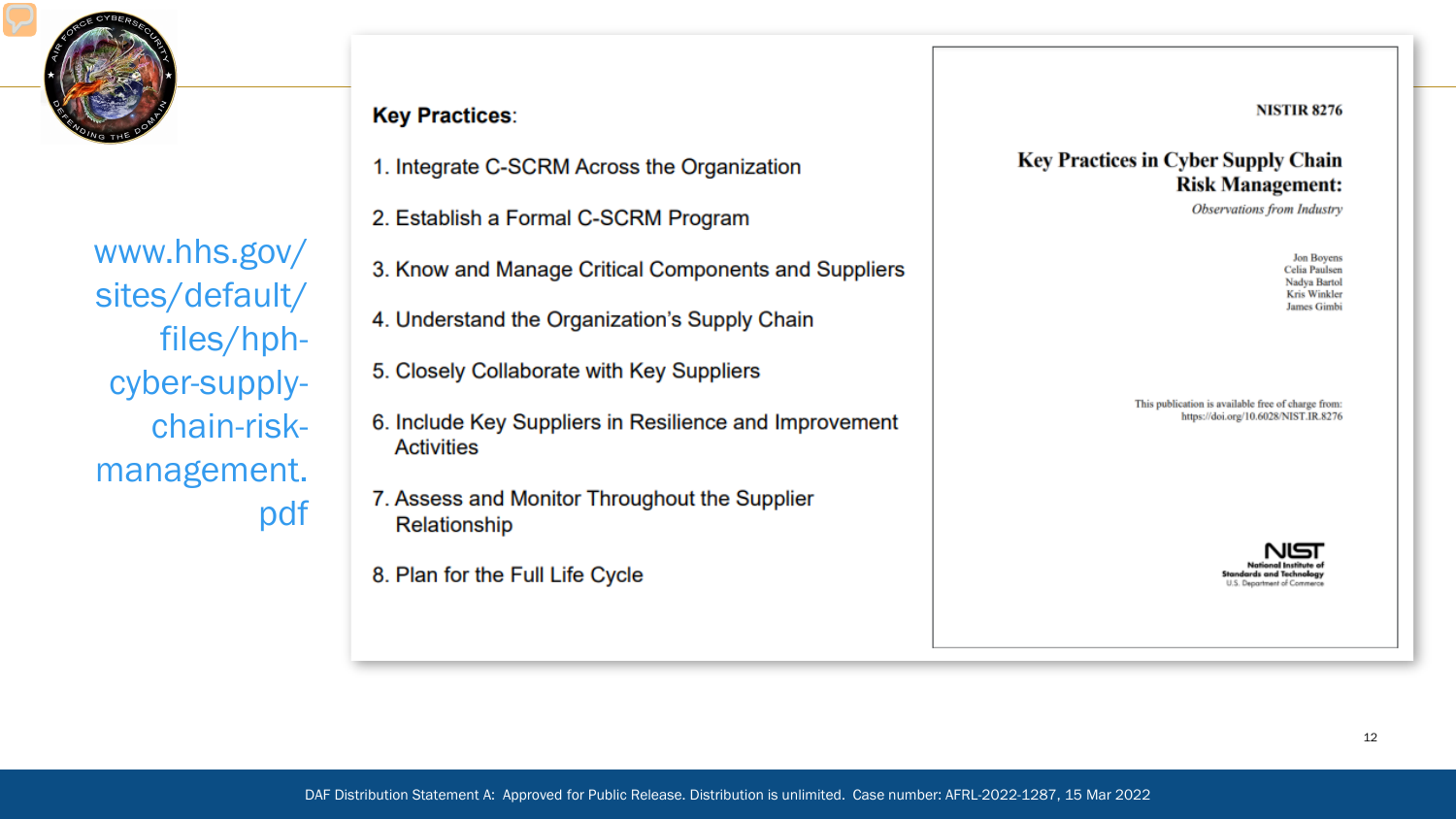

### **DELIVER UNCOMPROMISED**



"The primary goal of DcD must be to deliver and operate uncompromised warfighter capabilities."

**William D. Stephens** Director, Counterintelligence, DCSA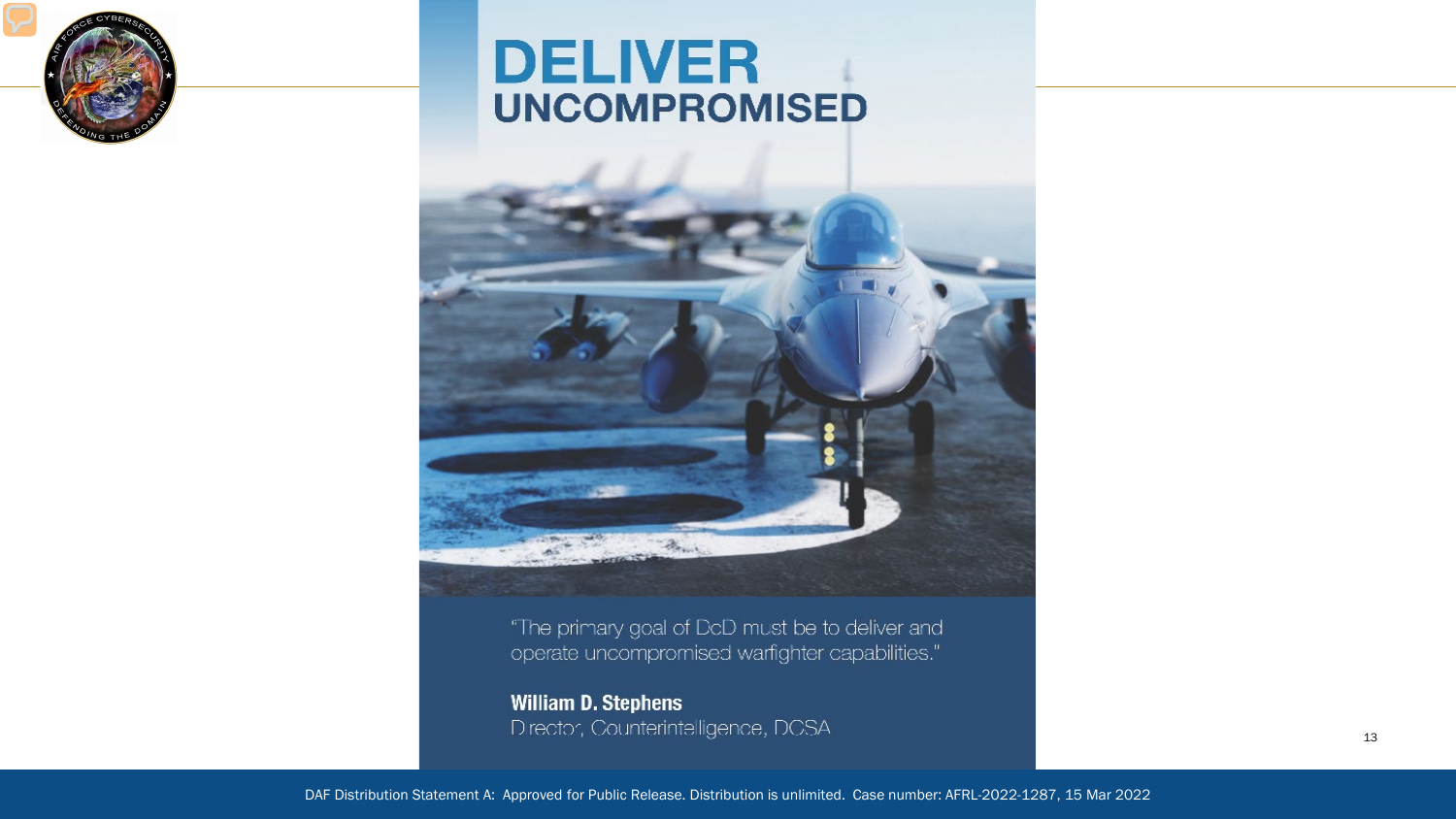



## Resources

- Supply Chain Threats— [www.dni.gov/index.php/ncsc-what-we-do/ncsc-supply-chain-threats](http://www.dni.gov/index.php/ncsc-what-we-do/ncsc-supply-chain-threats)
- <https://www.dni.gov/files/NCSC/documents/supplychain/20190326-Baker-Dozen.pdf>
- <https://www.energy.gov/sites/default/files/2019/05/f62/Supply-Chain-Mgmt-Amber-Romero-Update-QA.pdf>
- <https://www.cisa.gov/ict-supply-chain-library>
- ICT SCRM: cisa.gov/supply-chain
- ICT Supply Chain Essentials: cisa.gov/publication/cisa-scrm-essentials
- NIST Supply Chain Resources: https://csrc.nist.gov/Topics/Security-and-Privacy/supply-chain
- NRMC Resources: cisa.gov/nrmc-resources For questions or to seek additional help, contact us at [NRMC@hq.dhs.gov.](mailto:NRMC@hq.dhs.gov)
- C-SCRIM Training <https://niccs.cisa.gov/training/search/federal-virtual-training-environment-fedvte/cyber-supply-chain-risk-management>
- https://www.cisa.gov/sites/default/files/publications/defending against software supply chain attacks 508 1.pdf
- TEMPLATES [https://www2a.cdc.gov/cdcup/library/templates/CDC\\_UP\\_Risk\\_Management\\_Plan\\_Template.doc](https://www2a.cdc.gov/cdcup/library/templates/CDC_UP_Risk_Management_Plan_Template.doc)
- ICT SCRM Plan Template <https://nvlpubs.nist.gov/nistpubs/specialpublications/nist.sp.800-161.pdf>
- GSA SCRM Plan Example:

[ttps://safe.menlosecurity.com/doc/docview/viewer/docN1A210DC2BCDD027387298e5838bac0c33de96c3543743837c13a2403da1](https://safe.menlosecurity.com/doc/docview/viewer/docN1A210DC2BCDD027387298e5838bac0c33de96c3543743837c13a2403da12c4ffb7272dec5371) 2c4ffb7272dec5371